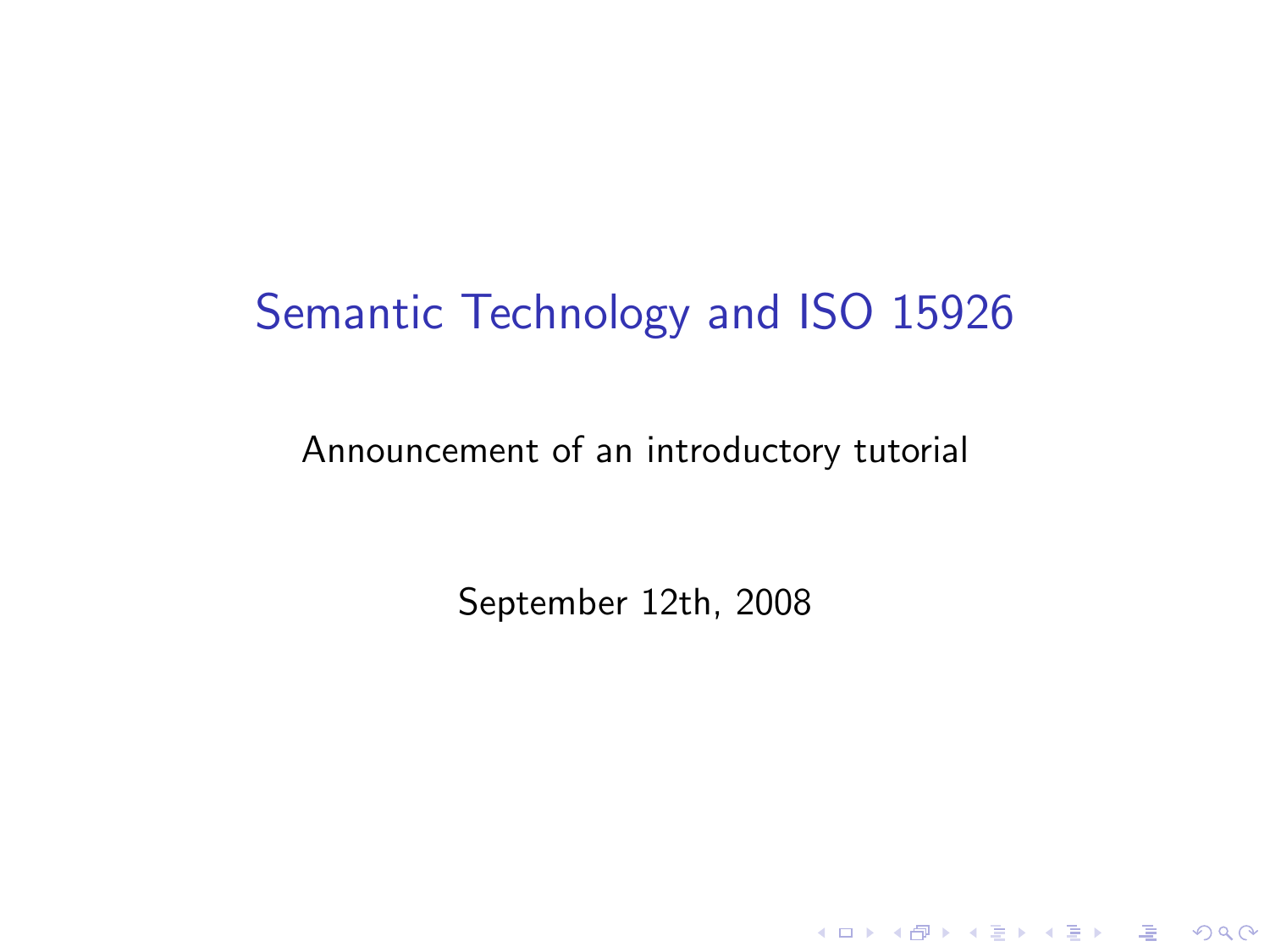## A Module-Based Tutorial

- ▶ The POSC Caesar Association is currently developing a module-based introductory course in semantic technology and ISO 15926.
- $\triangleright$  Having several (semi-)independent modules allows for tailoring the course to the needs and interests, available time, and background knowledge of the audience.

- $\triangleright$  Course materials will be available from the POSC Caesar Association. The course materials will consist of, for each module,
	- $\triangleright$  A detailed set of lecture notes (pdf); and
	- $\triangleright$  an accompanying set of slides (ppt).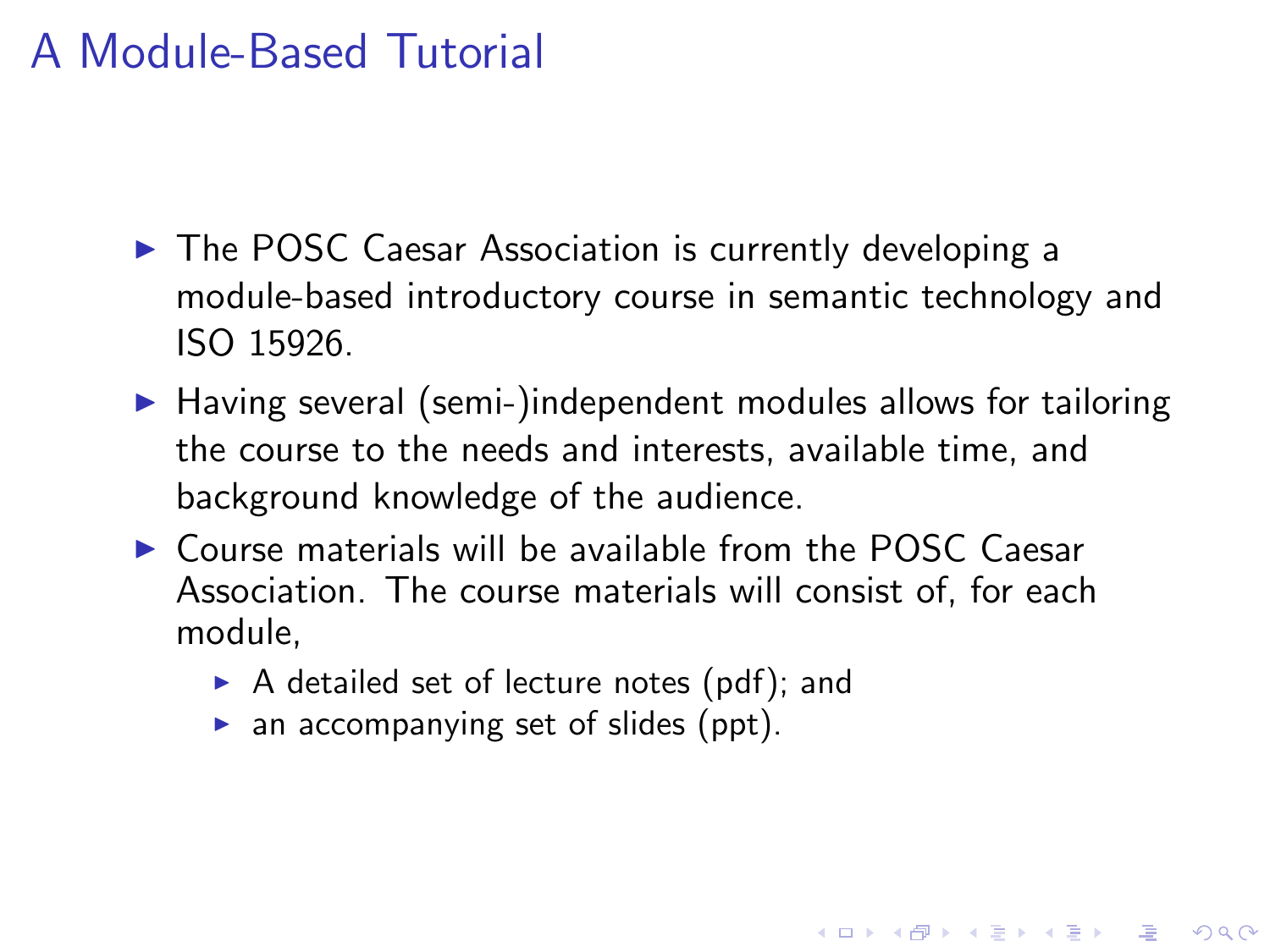#### Modules under Development

Two modules are currently being developed:

Module 1: General Introduction (available shortly) A three-hour (approx.) general introduction to semantic technology and ontologies in general, and ISO 15926 in particular. Aimed at a general audience. Emphasis on role of semantic technology and ISO 15926 in data integration. Prerequisites: none.

Module 2: The Core Structure of ISO 15926 (Fall 2008)

A 1–2 day detailed introduction to the core class and relationship structure of ISO 15926 (Data Model and Reference Data Library). Aimed, in particular, at those who need to master enough of the structure to be able to model specific domains in ISO 15926. Prerequisites: Module 1.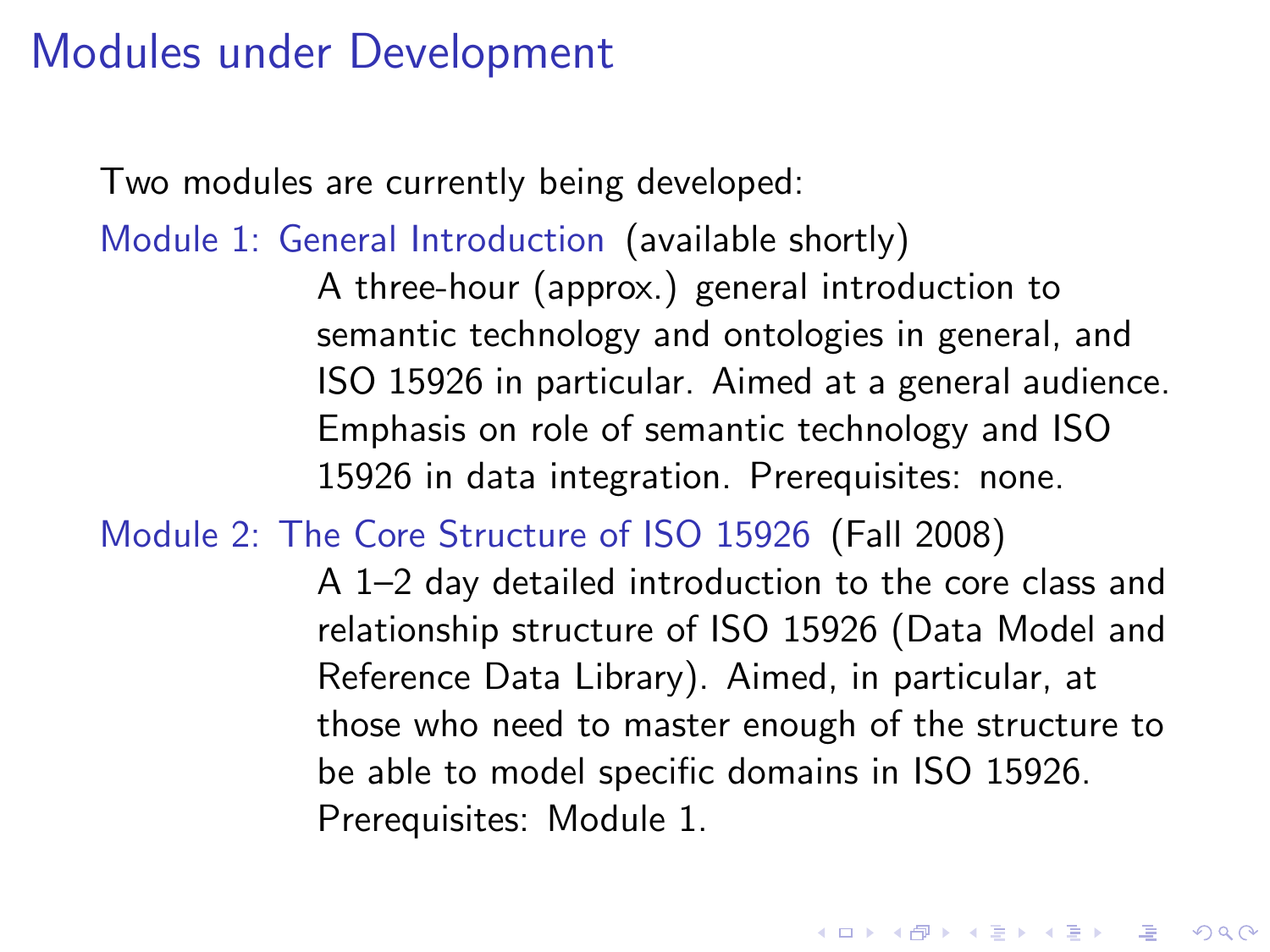Two further modules are planned:

Module 3: Template Design and Development A course in designing and constructing templates. Prerequisites: Yes, including (parts of) Module 2.

Module 4: How to Use Templates An end-user course in template use, i.e. in how to map information into 15926 format using templates. Prerequisites: Module 1.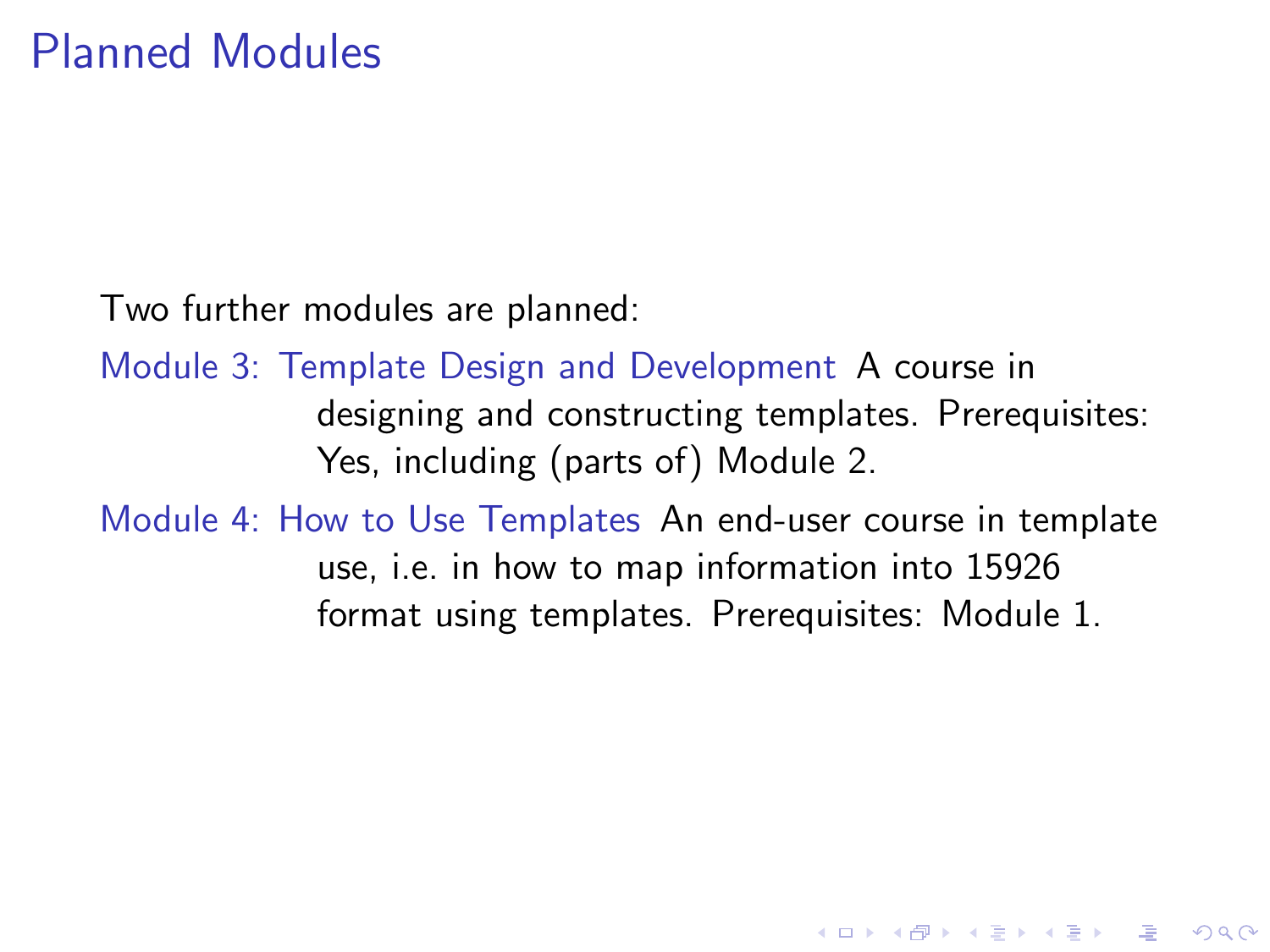## Module 1: Introduction to Semantic Technology

- $\blacktriangleright$  High level introduction aimed at a general audience—managers, engineers, students, etc. The audience is not assumed to have any background knowledge, and technical terms and details are kept to a minimum.
- $\triangleright$  Suitable for a short  $3 \times 45$  minutes lecture. No exercises.
- $\blacktriangleright$  Emphasis on three basic points:
	- $\blacktriangleright$  the problem of data integration;
	- $\triangleright$  how semantic technology can be used to solve it; and

**AD A REAKEN E VOOR** 

 $\triangleright$  what ISO 15926 is, and how to use it.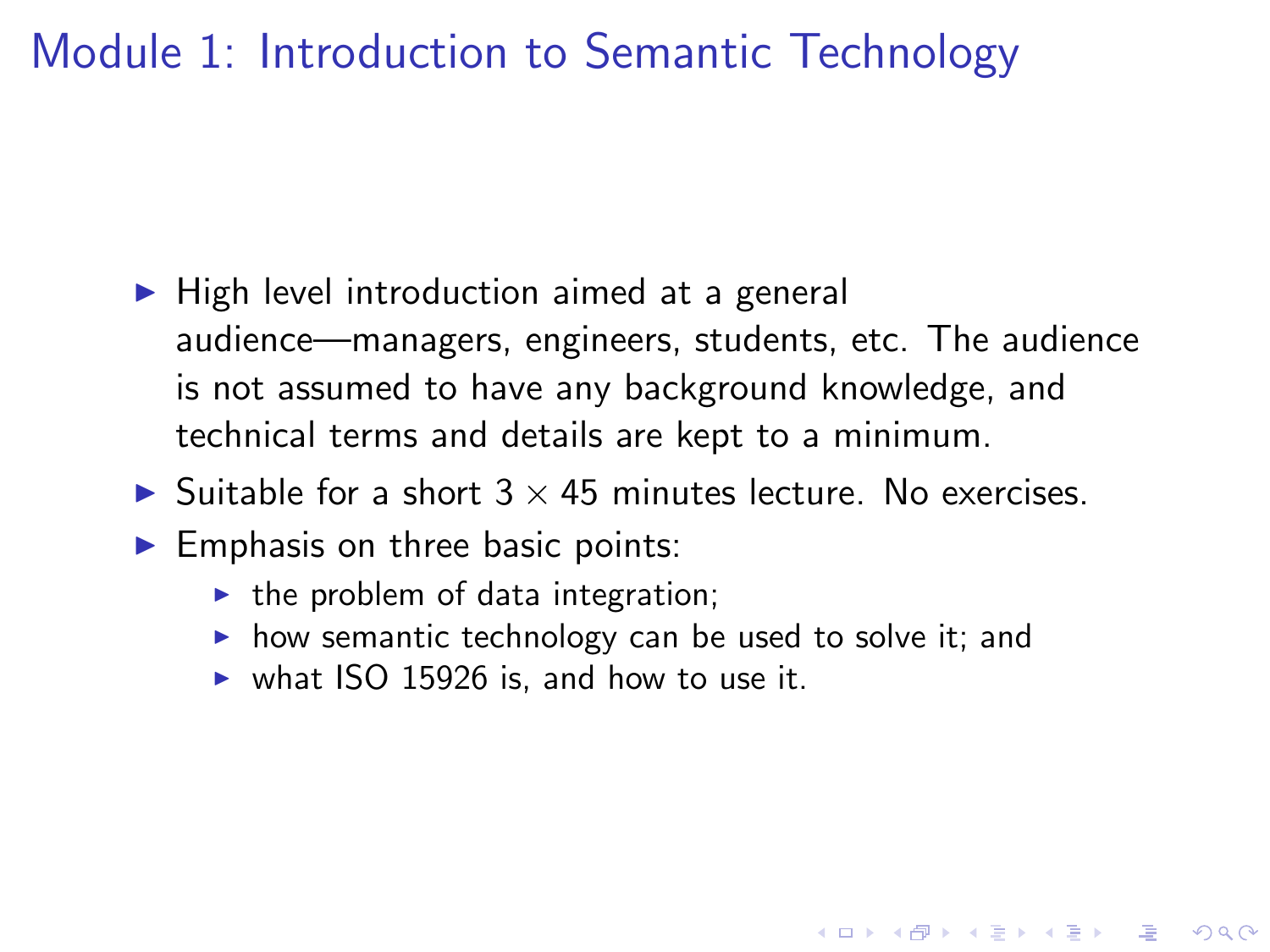#### Module 1 Contents

Background problem and business case. A presentation of the background problem—called the 'datasheet problem'—using a concrete example for illustration.

Ontologies and semantic technology. Stating what an ontology is, and explaining how ontologies can be used to solve the datasheet problem.

ISO 15926: what it is and how to use it. Giving a brief outline of ISO 15926 and its different parts, and explaining how ISO 15926, in particular, can be used to solve the datasheet problem. Particular emphasis on the purpose and function of templates.

**K ロ ▶ K @ ▶ K 할 X K 할 X → 할 X → 9 Q Q ^**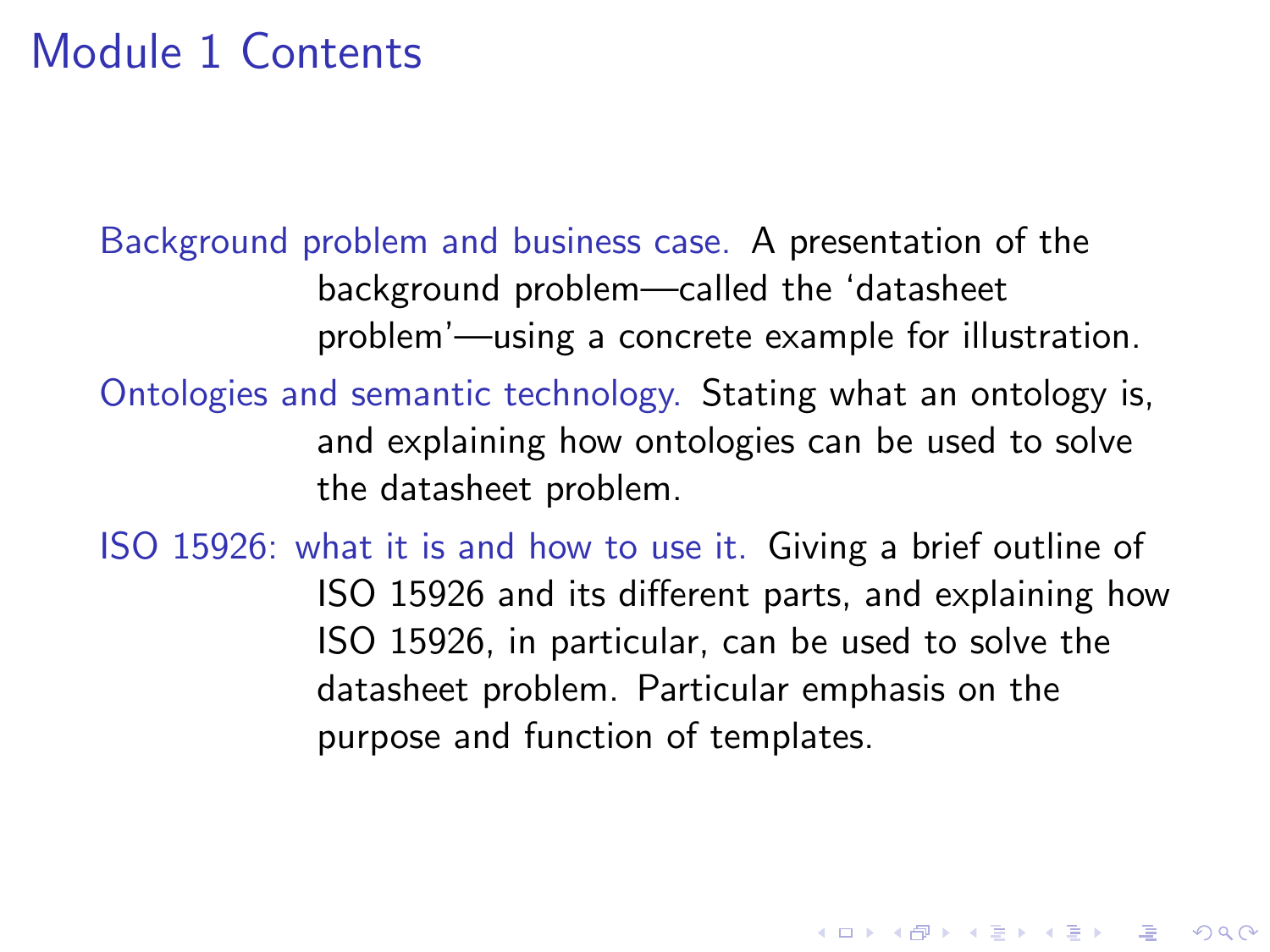#### Module 2: Classes and Relations

- $\triangleright$  Module 2 is a detailed introduction to the class and relationship structure of ISO 15926, that is, to part 2 (the data model) and part 4 (reference data).
- $\triangleright$  Module 2 should prepare the audience to be able to construct reference data on their own. It will also be relevant to those moving on to Module 3 (constructing templates).
- $\blacktriangleright$  Length TBD, but approximately spanning a couple of days, including time to do and present exercises.
- $\triangleright$  Consists of two sub-modules:
	- 1. The basis structure of ISO 15926: an introduction to part 2 (data model).
	- 2. Reference data: an introduction to part 4, including how to navigate and construct reference data using tools such as the RDL Explorer.